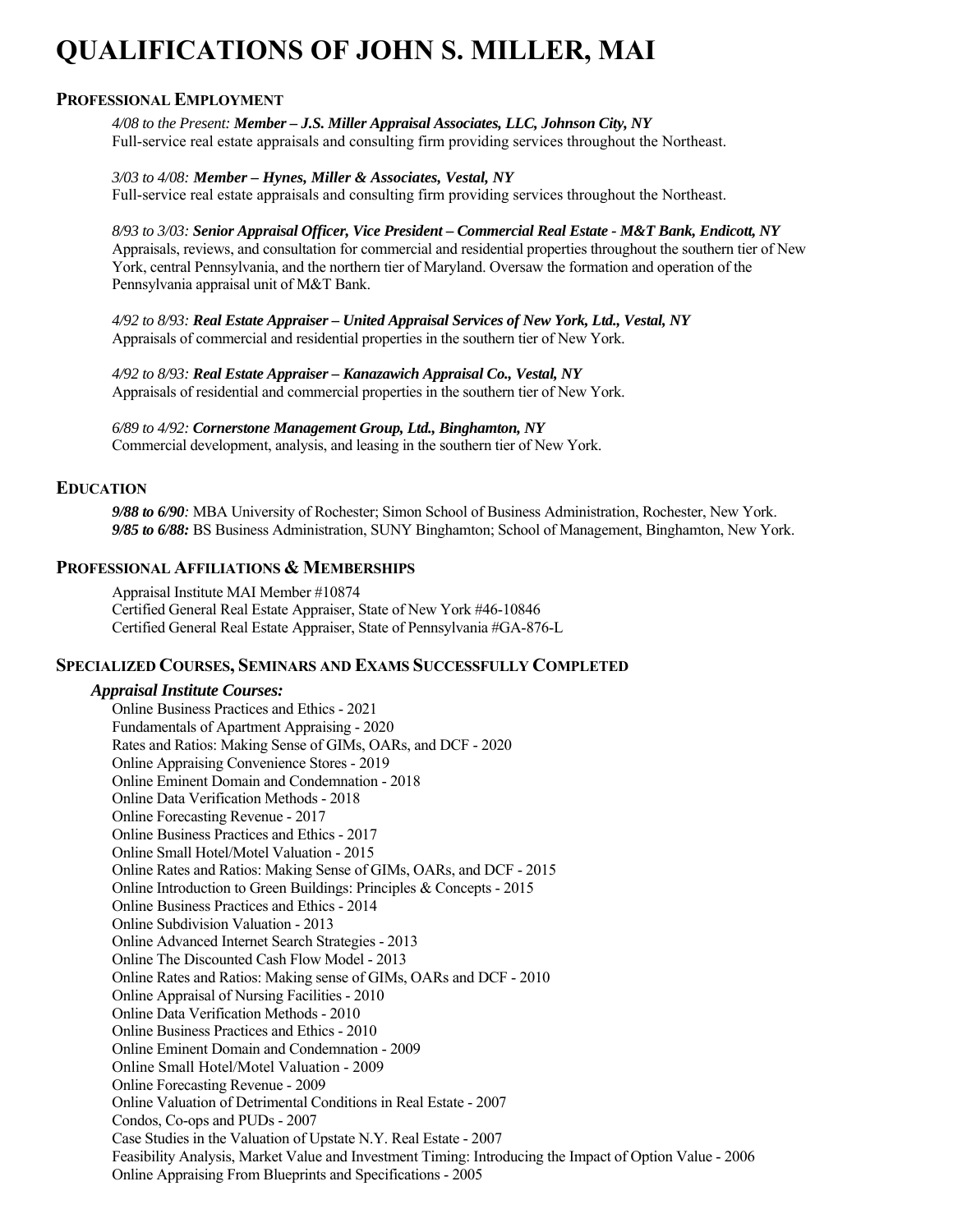#### **QUALIFICATIONS OF JOHN S. MILLER, MAI (CONTINUED)**

 *Appraisal Institute Courses (continued):* Online Appraising Convenience Stores – 2005 Appraisal Consulting: A Solutions Approach for Professionals – 2005 Analyzing Operating Expenses - 2005 Analyzing Distressed Real Estate - 2005 Small Hotel/Motel Valuation: Limited-Service Lodging - 2005 Business Practices & Ethics (Course 420) - Fishkill, NY - 2004 Land Valuation Assignments, Syracuse, NY – 2003 Real Estate Disclosure, Owego, NY – 2002 Standards of Professional Practice Part C, Fishkill, NY - 2002 Litigation Skills for Appraisers, Fishkill, NY - 2002 Subdivision Analysis, Fishkill, NY - 2001 Real Estate Fraud, Syracuse, NY - 2001 Internet Search Strategies, Chicago, IL – 2000 Online Appraisal of Nursing Facilities, Chicago, IL - 2000 Case Studies in Commercial Highest and Best Use, Verona, NY - 2000 Appraisal of Local Retail Properties, Albany, NY - 1999 Standards of Professional Practice, Part C, Buffalo, NY - 1999 Valuation of Detrimental Conditions in Real Estate, Amherst, NY - 1998 Standards of Professional Practice, Part C, Kingston, NY - 1998 New Industrial Valuation Seminar, Grand Island, NY - 1997 Environmental Risk and the Appraisal process, Buffalo, NY - 1996 Dynamics of Office Building Valuation Seminar, Syracuse, NY - 1995 Understanding Limited Appraisals, Syracuse, NY - 1995 Standards of Professional Practice, A, Rochester, NY - 1995 Non-Residential Demonstration Report Seminar, Syracuse, NY - 1994 Report Writing and Valuation Analysis, Syracuse, NY - 1994 Capitalization Theory and Techniques, B, Buffalo, NY - 1994 Case Studies in Real Estate Valuation, 2-1, Buffalo, NY - 1994

 *New York and Pennsylvania State Appraisal Certification Courses:* 

 Pennsylvania State Mandated Law for Appraisers, Online - 2021 National USPAP Update Equivalent Course, Online – 2020 Pennsylvania State Mandated Law for Appraisers, Online - 2019 National USPAP Update Equivalent Course, Online - 2018 Pennsylvania State Mandated Law for Appraisers, Online - 2017 National USPAP Update Equivalent Course, Online - 2016 Pennsylvania State Mandated Law for Appraisers, Online - 2015 National USPAP Update Equivalent Course, Online - 2014 Pennsylvania State Mandated Law for Appraisers, Online - 2013 National USPAP Update Equivalent Course, Online - 2012 National USPAP Update Equivalent Course, Online - 2011 Pennsylvania State Mandated Law for Appraisers, Online - 2011 PA State Mandated Course, Scranton, PA - 2009 PA State Mandated Course, Scranton, PA - 2007 National USPAP Update Equivalent Course, Online - 2007 National USPAP Update Equivalent, Scranton, PA - 2006 National USPAP Update Equivalent, Scranton, PA - 2005 Limited Appraisals and Scope of Work Decision, Scranton, PA - 2005 PA State Mandated Course, Scranton, PA - 2005 PA State Mandated Course, Scranton, PA - 2000 Uniform Standards of Professional Appraisal Practice, Scranton, PA - 1999 PA State Mandated Course, Scranton, PA - 1999 Uniform Standards of Professional Appraisal Practice, Scranton, PA - 1998 Real Estate Appraisal Principles, 110, Syracuse, NY - 1993 Basic Valuation Procedures, 120, Syracuse, NY - 1993 Capitalization Theory and Techniques, A, Syracuse, NY - 1993 Standards of Professional Practice, B, Rochester, NY - 1992 Foundations of Real Estate Appraisal, Syracuse, NY - 1992 Valuation Principles and Procedures, Syracuse, NY - 1992 Introduction to Income Property Valuation, Syracuse, NY - 1992 Applied Residential Property Valuation, Syracuse, NY - 1992 Ethics & Standards of Professional Practice, Syracuse, NY - 1992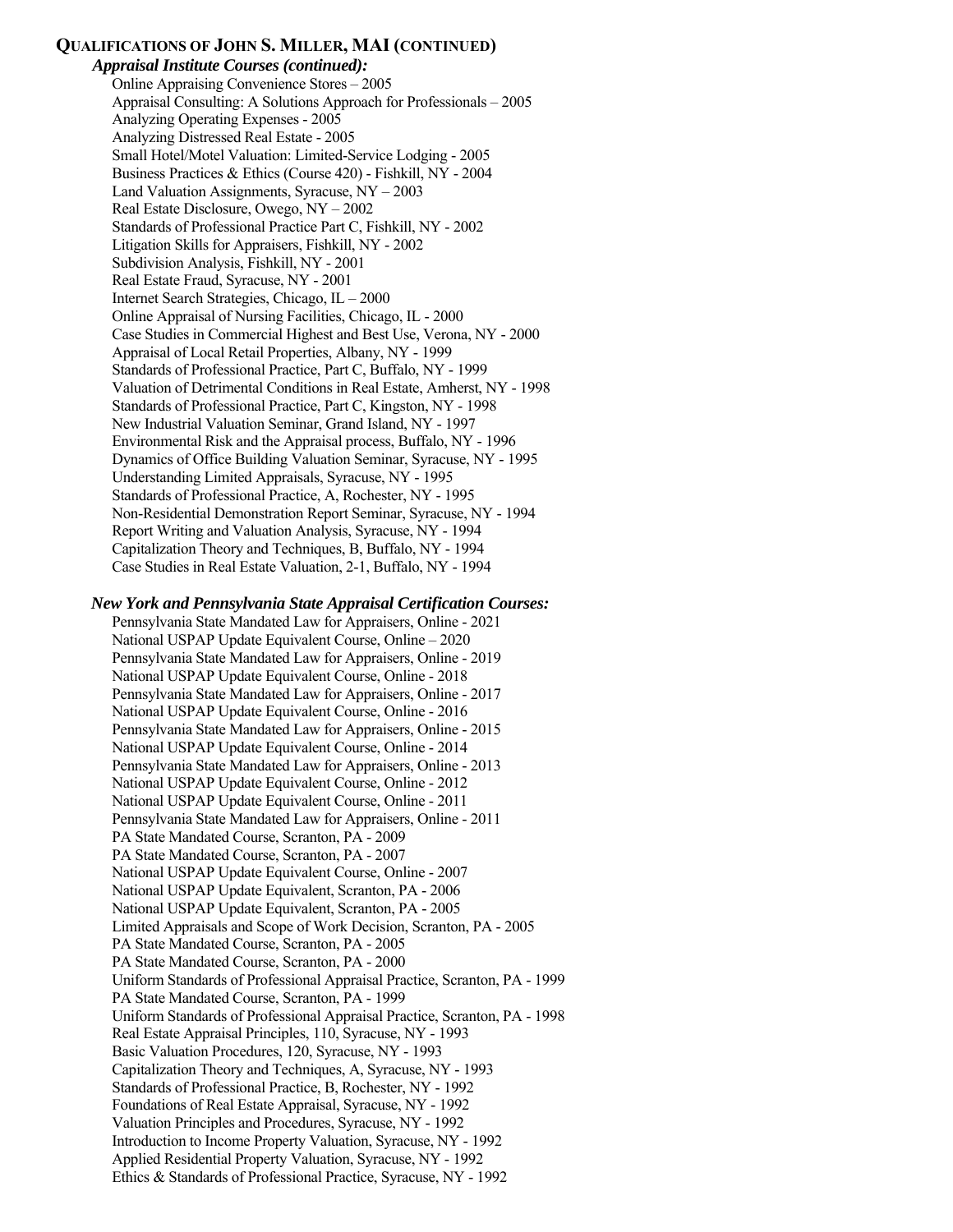#### *Additional Technical Training:*

 Principles of Income Property Appraisal, Syracuse, NY - 1992 Applied Income Property Valuation, Syracuse, NY – 1992 New York State Real Estate Salesperson Licensing Course, Syracuse, NY - 1992 New York State Real Estate Broker licensing Course, Syracuse, NY - 1992

#### **EXPERT WITNESS**

Qualified as an expert witness in New York State Supreme Court

#### **CROSS-SECTION OF APPRAISAL, CONSULTATION & REVIEW EXPERIENCE**

| Leased land                               |
|-------------------------------------------|
| Leasehold Improvements                    |
| Manufacturing plants                      |
| Marinas                                   |
| Medical Office buildings                  |
| Mini-storage facilities                   |
| Mixed-use properties                      |
| Mobile homes and parks                    |
| Nursing home and adult care facilities    |
| Office buildings and parks                |
| Pipeline easements                        |
| Post offices and distribution facilities  |
| Proposed development projects             |
| <b>Rent Studies</b>                       |
| Residential acreage and subdivisions      |
| Resorts – Ski and Golf                    |
| Restaurants and fast food                 |
| Retail buildings                          |
| Section-8 housing                         |
| Shopping centers and malls                |
| Single family attached and detached homes |
| <b>Stone Quarry Operations</b>            |
| Truck terminal and repair facilities      |
| Warehouse/distribution facilities         |
| Wineries/Vineyards                        |
|                                           |
|                                           |

#### **CROSS-SECTION OF CLIENTS SERVED**

Clients include a variety of lending institutions, attorneys, governmental agencies, corporations, private individuals, real estate professionals, relocation companies and investors.

#### **GEOGRAPHIC AREAS OF EXPERIENCE**

#### *New York:*

Broome, Cortland, Delaware, Chenango, Chemung, Steuben, Essex, Livingston, Washington, Warren, Tioga, Seneca, Oneida, Dutchess, Orange, Rockland, Schuyler, Cayuga, Tompkins, Otsego, Schoharie, Yates, Ulster, Albany, Saratoga, Schenectady, Clinton, Alleghany, Sullivan, Steuben, Genesee, Monroe, Ontario, Orleans, Wayne, Madison, Onondaga, Oswego, Erie, Niagara, Columbia, Montgomery and Rensselaer Counties.

#### *Pennsylvania:*

Bradford, Susquehanna, Sullivan, Wyoming, Tioga, Lycoming, Luzerne, Lackawanna, Monroe, Wayne, Pike, and Potter Counties.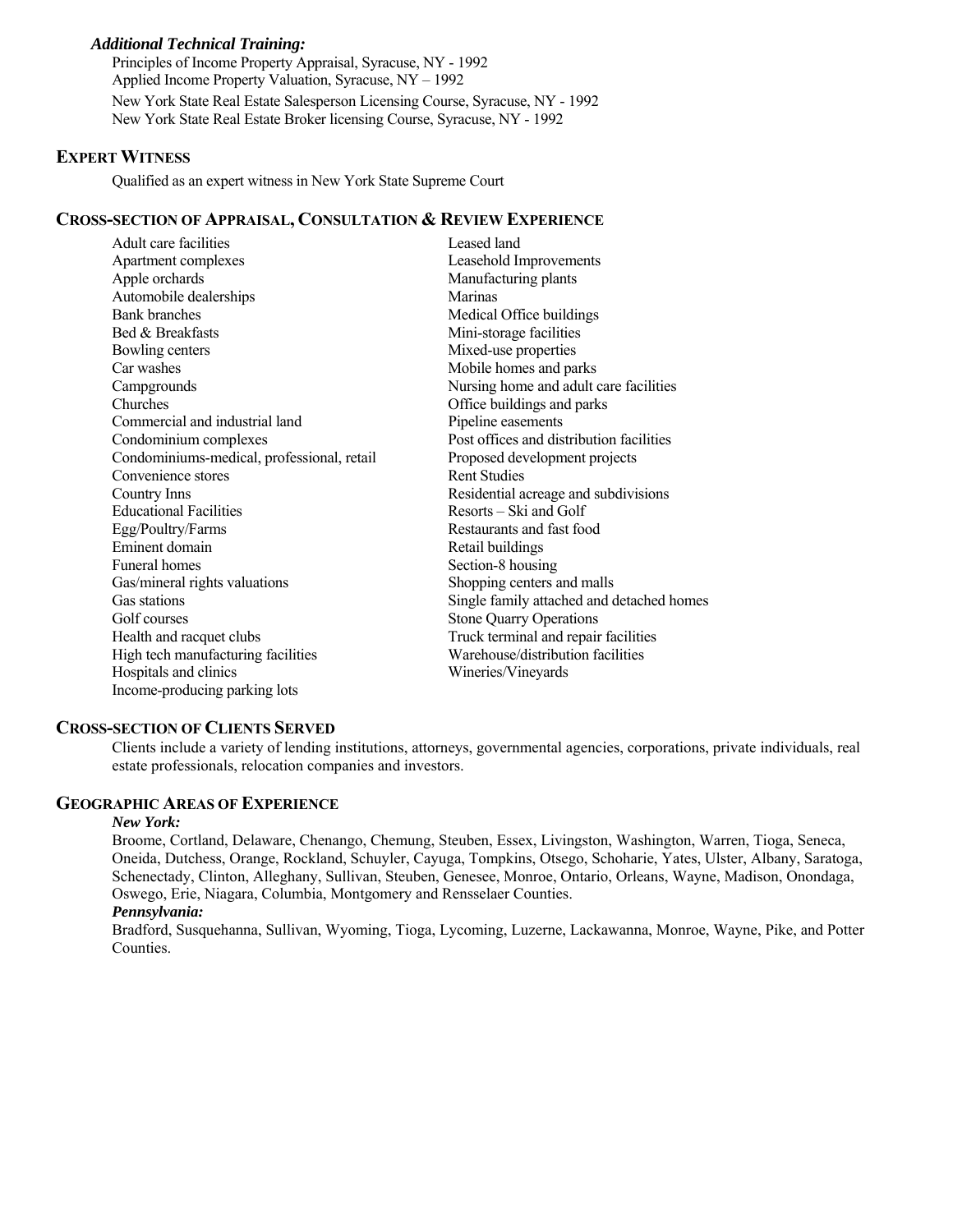## John S. Miller, MAI

### E & O Insurance



#### **DECLARATIONS**

for **REAL ESTATE APPRAISERS ERRORS & OMISSIONS INSURANCE POLICY** 

301 E. Fourth Street, Cincinnati, OH 45202

#### THIS IS A CLAIMS MADE INSURANCE POLICY.

THIS POLICY APPLIES ONLY TO THOSE CLAIMS THAT ARE FIRST MADE AGAINST THE NAMED INSURED DURING THE POLICY PERIOD OR ANY EXTENDED REPORTING PERIOD. THE POLICY PROVIDES NO COVERAGE FOR CLAIMS ARISING OUT OF ACTS OR OMISSIONS IN THE PERFORMANCE OF APPRAISAL SERVICES WHICH TOOK PLACE PRIOR TO THE RETROACTIVE DATE.

COVERAGE UNDER THE POLICY CEASES UPON TERMINATION OF THE POLICY, EXCEPT FOR AUTOMATIC EXTENDED REPORTING PERIOD COVERAGE, UNLESS THE NAMED INSURED PURCHASES OPTIONAL EXTENDED REPORTING COVERAGE. THE POLICY PROVIDES FOR AUTOMATIC EXTENDED REPORTING PERIOD COVERAGE OF 60 DAYS, OPTIONAL EXTENDED REPORTING PERIOD COVERAGE OF 1, 2 OR 3 YEARS AND OTHER EXTENDED REPORTING PERIODS MAY BE AVAILABLE FOR AN UNLIMITED DURATION OF TIME AFTER THE TERMINATION OF THE POLICY. IF THERE IS NO UNLIMITED EXTENDED REPORTING PERIOD, POTENTIAL COVERAGE GAPS MAY ARISE AT THE EXPIRATION OF ANY APPLICABLE **EXTENDED REPORTING PERIOD.** 

DURING THE FIRST SEVERAL YEARS OF THE CLAIMS MADE RELATIONSHIP, CLAIMS-MADE RATES ARE COMPARATIVELY LOWER THAN OCCURRENCE RATES AND THE NAMED INSURED MAY EXPECT SUBSTANTIAL ANNUAL PREMIUM INCREASES, INDEPENDENT OF THE OVERALL RATE LEVEL INCREASES, UNTIL THE CLAIMS-MADE RELATIONSHIP REACHES MATURITY.

Insurance is afforded by the company indicated below: (A capital stock corporation)

**X** Great American Insurance Company

Note: The Insurance Company selected above shall herein be referred to as the Company.

Policy Number: RAP4117096-20

Renewal of: **RAP4117096-19** 

Program Administrator: Herbert H. Landy Insurance Agency Inc. 100 River Ridge Drive, Suite 301 Norwood, MA 02062

Item 1. Named Insured: John S. Miller

Item 2. Mailing Address: 365 Harry L Drive

City, State, Zip Code: Johnson City, NY 13790

12/01/2020 12/01/2021 Item 3. Policy Period: From  $To$ (Month, Day, Year) (Month, Day, Year) (Both dates at 12:01 a.m. Standard Time at the address of the **Named Insured** as stated in Item 2.)

#### Item 4. Limits of Liability (inclusive of Claim Expenses):

1,000,000  $A.$   $\hat{S}$ Limit of Liability - Each Claim

B. \$ 2,000,000 Limit of Liability - Policy Aggregate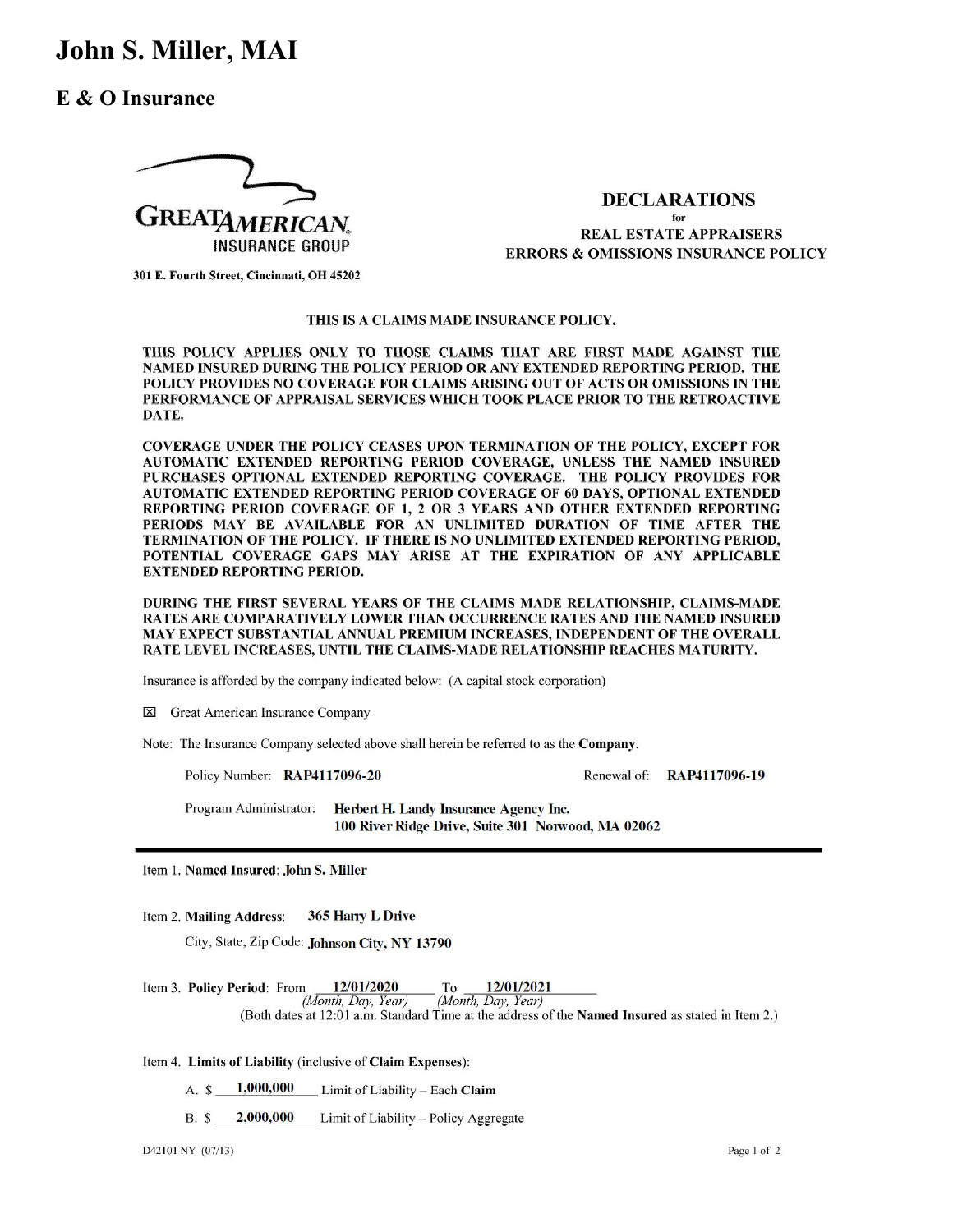Item 5. Deductible (Damages only):

A.  $\sqrt[6]{\mathbf{0}}$  Each Claim

Item 6. Annual Premium: \$

Item 7. Retroactive Date (if applicable): 12/01/2009

Item 8. Optional Extended Reporting Period Premium:

A. One (1) year Extended Reporting Period - 100% of the annual premium

B. Two  $(2)$  year Extended Reporting Period  $-135%$  of the annual premium

C. Three (3) year Extended Reporting Period  $-150\%$  of the annual premium

Item 9. Forms, Notices and Endorsements attached:

D42100 NY (07/13) IL7324 (08/12) D42402 (05/13)

Behry a Magnum